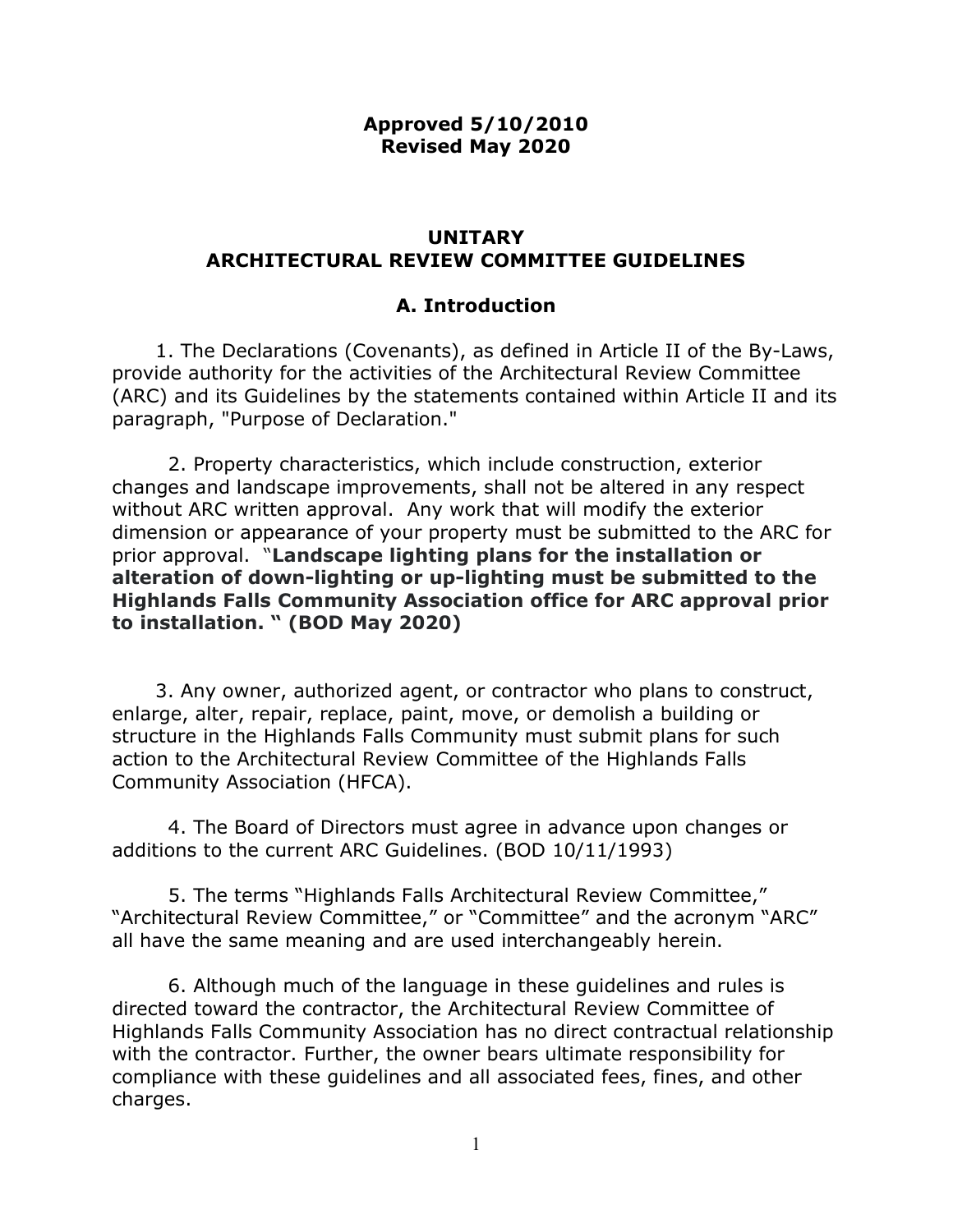# B. Landscaping Guidelines (BOD 5/10/2004)

1. New construction and major landscaping changes require that a landscape plan be submitted to and approved by the ARC and the HFCA Landscape Committee. Landscape plans must show:

- existing trees and plants, with names
- proposed trees and plants, with names
- any fences, walls, water features, or walkways, showing design and materials
- location of trees to be removed
- location of the improvement on the property.
- "Landscape lighting plans for the installation or alteration of down-lighting or up-lighting must be submitted to the Highlands Falls Community Association office for ARC approval prior to installation. " (BOD May 2020)

2. No topographic or vegetation characteristics of the property shall be altered by removal, reduction, cutting, excavation or any other means without the prior written approval of HFCA, except for routine maintenance. Failure to get written approval from HFCA could result in fines up to \$500 per violation. (BOD 9/13/2005)

# Tree Policy (BOD 7/14/2008)

 A homeowner requesting permission for a contractor to cut or otherwise alter a tree greater than 6 inches in diameter (or 20 inches in circumference) as measured at chest level or a tree that could pose a threat of damage to structures, driveways or roads, must ascertain that the contractor has the required insurance.

 For trees on homeowners' property: Proof of current general liability insurance is required and must be submitted to the HFCA office prior to work being approved by HFCA.

 For trees on HFCA property: Proof of current general liability insurance and current workers' compensation insurance is required and must be submitted to the HFCA office prior to work commencing.

 Tree topping is not permitted except in very limited circumstances such as hedge maintenance for a privacy screen. (BOD 7/12/2004)

 If tree removal is the only alternative for view enhancement, a replacement tree of a lower growing variety is to be planted in that approximate area.

 Any pruning, thinning, or removal of trees must be approved in writing by HFCA. BOD (08/18/1993)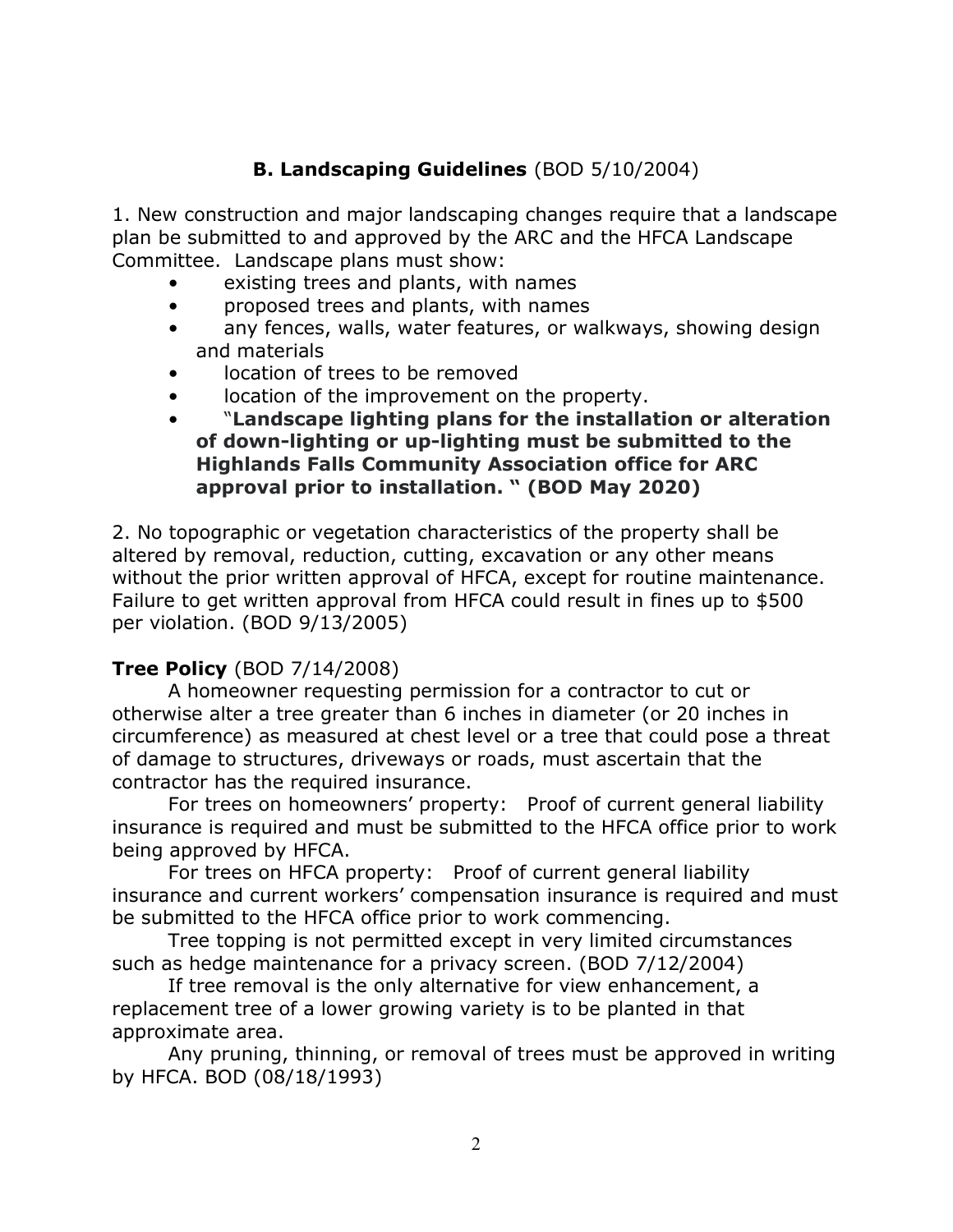3. When soil is disturbed, appropriate silt and erosion control measures must be taken as required by HFCA Protective Covenants and North Carolina State law. ARC and the Landscape Committee will do periodic inspections during a landscaping project; state or county inspectors may inspect areas where the potential for erosion or siltation exists.

4. Water conservation is imperative and the responsibility of each property owner. The following rules apply:

• Permanent yard sprinkler systems, hose sprinklers or soaker hoses are NOT permitted.

• Grass, if included in the landscape plan must not exceed 25% of the total footprint area of the house, including the garage (excluding porches).

Installation of a water feature requires installation of a water meter by HFCA at the owner's expense. (1-2-09)

5. A five foot right-of-way, from the edge of the blacktop, must be reserved with no obstructions, such as rock columns or landscape plantings. (BOD 5/17/1994) If obstructions, existing prior to May, 2004, must be removed for HFCA improvements or maintenance, they will be removed at the owner's expense. (BOD 8/19/1999) Landscaped areas on this right-of-way may not be "donated" to HFCA and shall be maintained by the property owner. Any additional areas to be landscaped and maintained by HFCA will need the recommendation of the Landscape Committee and the approval of the HFCA Board of Directors.

# C. Guidelines for All Construction (Remodeling and New)

1. All ARC Guidelines are requirements of the Community Association. Please consult either the Macon County or Jackson County ordinances, depending on location, to determine what regulations apply to your project for permitting of construction and inspections such as those dealing with building permit, soil disturbing activity (erosion control), and septic systems. These ARC Guidelines are in addition to the regulations imposed by the county. If the ARC Guidelines and the county building codes have different standards, the higher standard will prevail.

# 2. Set-backs

All building setbacks must be observed or a specific variance sought from the ARC before construction begins. The setbacks are: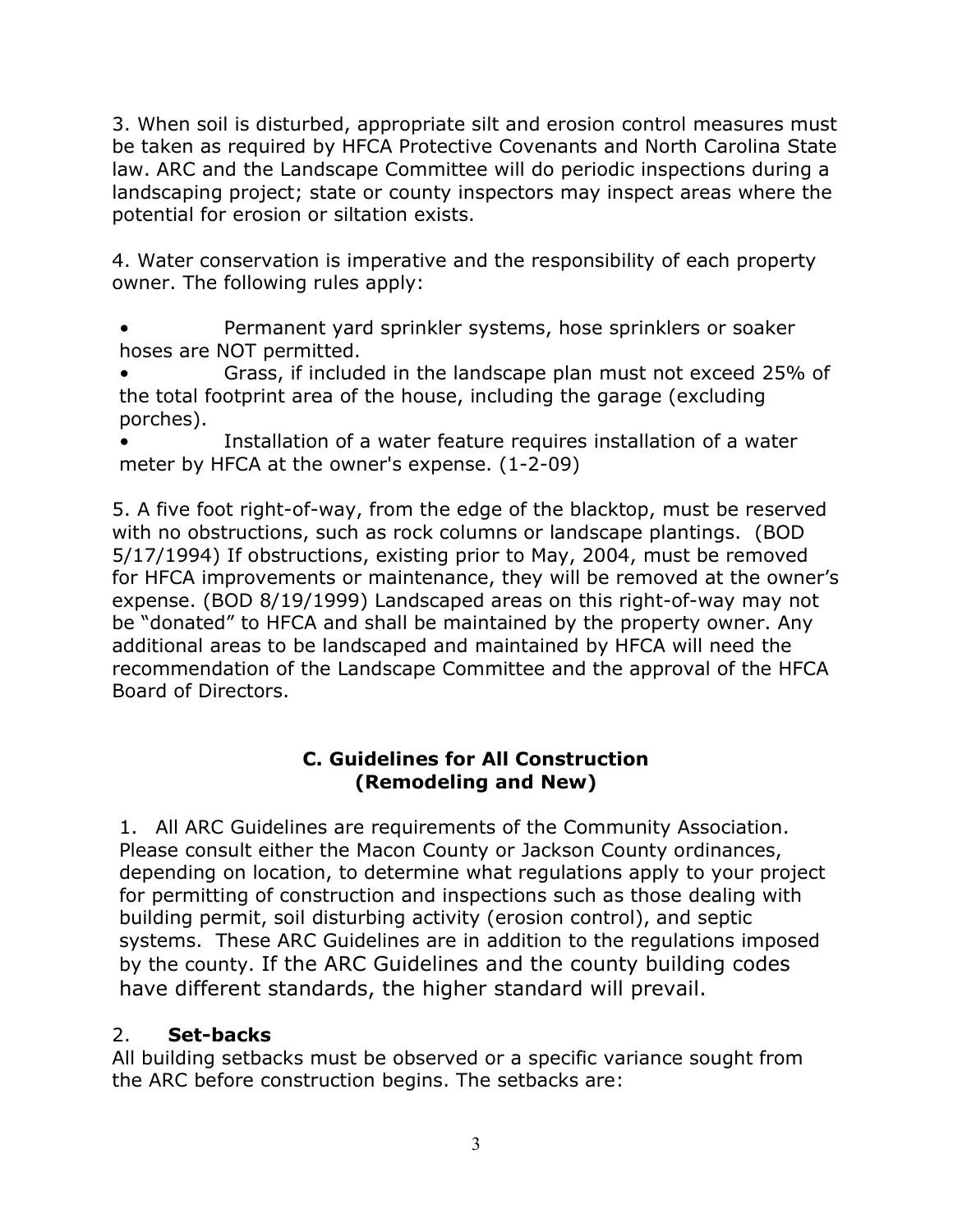- a. Twenty-five (25) feet from the front lot line in Section I and thirty-five (35) feet in Section II.
- b. Ten (10) feet from side and rear lot lines in Sections I and II, EXCEPT, thirty (30) feet from the rear lot line when abutting the golf course or a lake in Sections I and II.

# 3. Erosion control

# a. Introduction

 It is the policy of the Highlands Falls Community Association to prevent erosion from home construction sites and siltation of streams and lakes to the maximum extent possible. Building homes in our mountainous rainforest terrain creates abundant opportunity for erosion. Special efforts are required to prevent siltation and pollution. (BOD 6/11/1996) Compliance with Macon and Jackson County codes and ordinances as well as North Carolina statutes regarding erosion control is strongly recommended.

 b. A copy of the Macon or Jackson County Land Disturbance permit application and permit must be included with the construction application.(BOD 8/17/2009)

 c. All applications for construction permits will include a site plan that shows all erosion control devices.

 d. Silt fencing will be installed on the downhill periphery of any area of disturbed earth immediately after trees are removed, before earth is disturbed, and shall be maintained throughout construction, and removed after living ground cover is established (not pine straw). The HFCA Manager must approve the stability of the ground cover. Silt fences shall also be maintained around drainage inlets and outlets. Silt fences shall be 24 inches above ground with the lower 12 inches dug-in on the uphill side of the fence, covered with soil and packed so as to prevent blowouts. (BOD  $6/11/1996$ ) Silt screens must remain in place until the ARC gives approval for their removal. (BOD 6/13/1995)

 e. Silt fences shall also be maintained around drainage inlets and outlets. (BOD 6/11/1996)

 f. A construction drive of 2-3" clean stone of 2-3" depth must be installed for the first 50 ft from the paved road or road. (BOD 8/17/2009)

- g. A stream buffer of 25 ft is required. (BOD 8/17/2009)
- h. Additional minimum requirement where slope exceeds 25% (BOD 6/11/1996) – items 1-4 below.

1) Where the footprint area of the house has a slope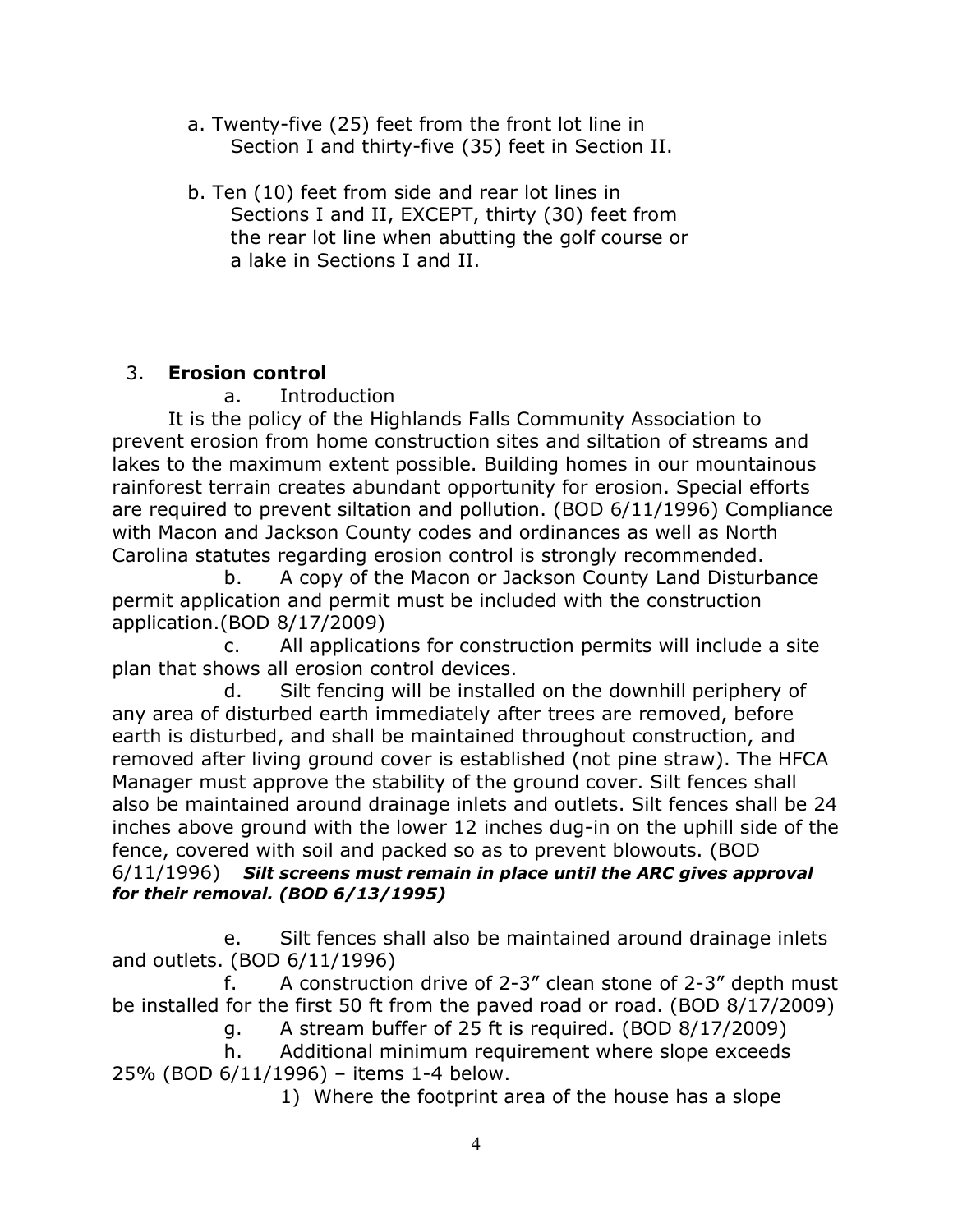greater than 25% (25 feet of fall in 100 feet of horizontal run), the site plan must show the following preventative methods:

 2) An additional silt fence will be installed six to ten feet below the primary silt fence and will be situated in the area expected to receive the greatest volume of water. The length of the additional silt fence will be determined by the HFCA Manager.

 3) Where appropriate, catch basins will be installed to collect concentrated run-off and will be evacuated through dug-in six-inch flexible drain pipes discharging to the sides and away from disturbed earth areas, if possible, so that the volume of water flow over disturbed earth areas is reduced.

 4) Where necessary to prevent erosion, rip-rap will be used at the ends of flexible drainpipes to slow and spread the discharge. i. Rocky sites (BOD 6/11/1996)

Where rock around the house footprint prevents the normal installation of a silt fence, the rock will be drilled to a depth of 20 inches and steel "T" posts will be installed to support the silt fence. Soil or gravel will be used to anchor the lower 12 inches of silt fabric.

 $j.$  Slope of 1:1 (45%) or greater (BOD 8/17/2009) A copy of the approved land disturbance plan required by Macon or Jackson County ordinance must be included in the construction application.

k. Earth disturbance of  $\frac{1}{2}$  acre (21,750 sq ft) or greater A copy of the approved land disturbance plan required by Macon or Jackson County ordinance must be included in the construction application. (BOD 8/17/2009)

l. Fines for erosion control violation

The penalty for failure to comply with or maintain erosion control methods is up to \$500 per day for any day in which such non-compliance or maintenance failure occurs. (BOD 7/15/1997) These fines will be deducted from the contractor's compliance deposit. (BOD 6/11/1996) The owner is ultimately responsible for payment of these fines. (BOD 8/17/2009)

# 4. Ornamental structures and mailboxes

Lampposts, columns, walls or signs to be erected alone, or as part of new construction or remodeling, must be approved by ARC. (BOD 10/11/1993) Please submit a detailed drawing showing material, design and location. Vertical arrangements of stone or rock shall be at least five feet from the edge of the asphalt road to the column or wall.

5. Mailboxes are available for purchase and installation from HFCA. Mailboxes not purchased through HFCA must be approved by the ARC before installation. (BOD 11/11/2005)

6. Driveways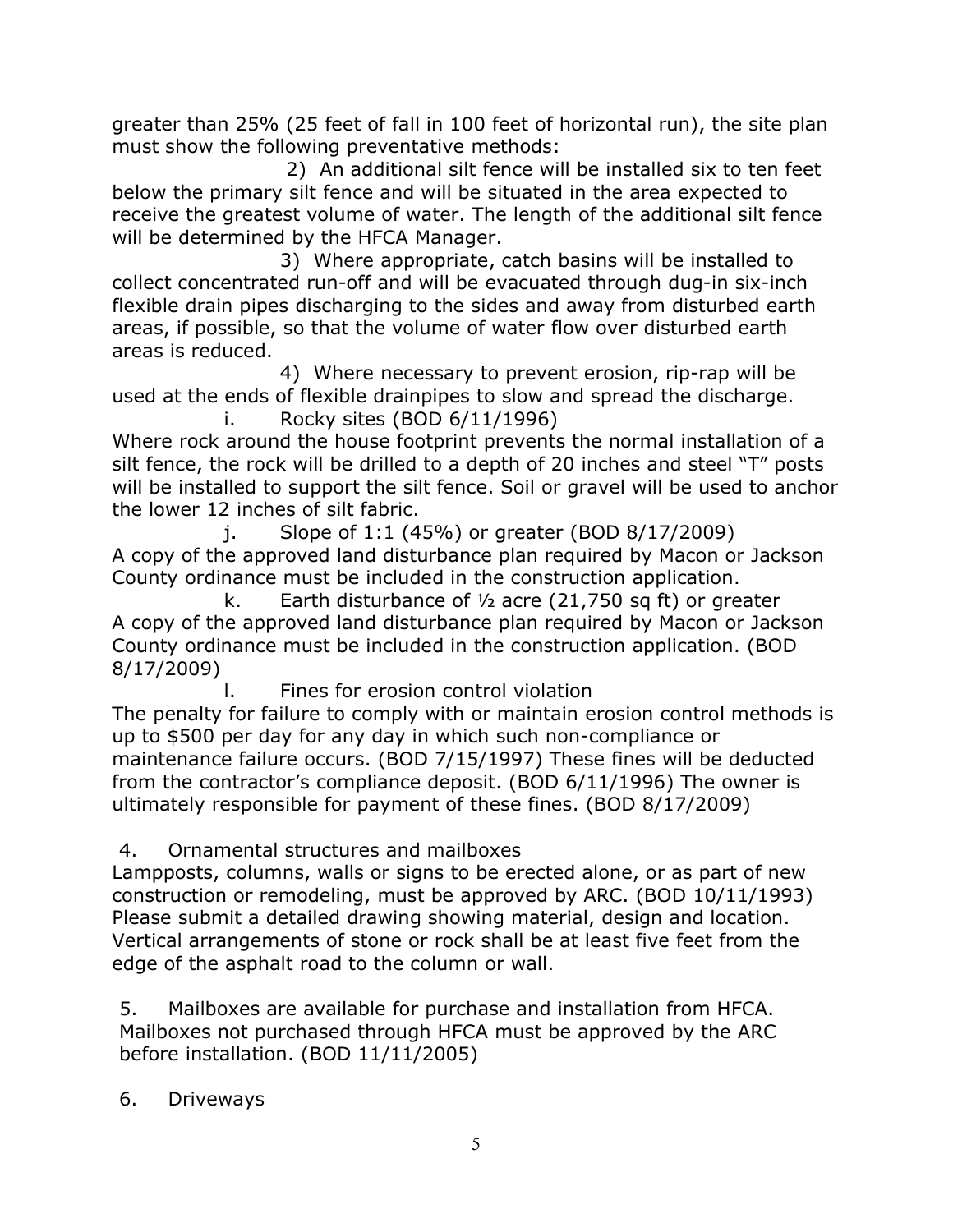The first thirty feet from the road of all driveways must be surfaced with pavers, asphalt, or concrete. The type and color of driveway chains must be submitted for approval. (BOD 10/11/1993)

#### 7. Carports

Carports are permitted only if they do not open onto the road and are screened accordingly. (BOD 10/11/1993) Community patterns help determine acceptability. (BOD 9/9/1997)

# 8. Vent stacks, etc.

Vent stacks, pipes, etc. must be located on roofs where they would not be visible or unsightly from the road, golf course or adjacent properties. The least objectionable location must be determined and approved by the ARC. Vent stacks or pipes must also be painted to match roof color. (BOD 9/10/1997 and 10/14/1997)

# 9. Exterior building materials

Exterior building materials are limited to wood, rock, stone or brick construction only. Wood shakes and fibre cement siding such as "hardieboard" siding may be considered commensurate with the design and décor of adjacent homes. Stucco is not allowed except for accent or decorative purposes. (BOD 10/11/1993) Vinyl siding and aluminum siding are not permitted. Log cabins or similar construction are not permitted. (BOD 5/17/1994)

10. Concrete block, foundation walls, chimneys, decks, porches Concrete block, concrete foundation walls and chimneys must be stuccoed smooth and painted (not exposed). Foundation walls must be properly screened with landscaping. The underside of decks and porches which are more than 6' above finished grade must be screened with acceptable wood fencing, lattice or screened with landscaping as needed if they are exposed to view.

# 11. Roofs

Roofs of wooden shakes must have chimney "spark arresters." Color of roofing material must be submitted for approval at the time of plan submission. Approved roofing materials include cedar shakes, pine shakes, composite shake roofing Enviroshake, Engineered Slate Charcoal, CertianTeed Roofin-Highland Shake" Color: Tudor Brown, dimensional shingles including: Owens Corning Oak Road Ridge; Celotex Presidential, Timberline Ultra, Grand Canyon, and Georgia Pacific Summit and TAMCO Heritage 30AR. Other materials of equal quality and appearance may be submitted to the Committee for approval. It is strongly urged that composition roofing material be mildew proof or resistant such as the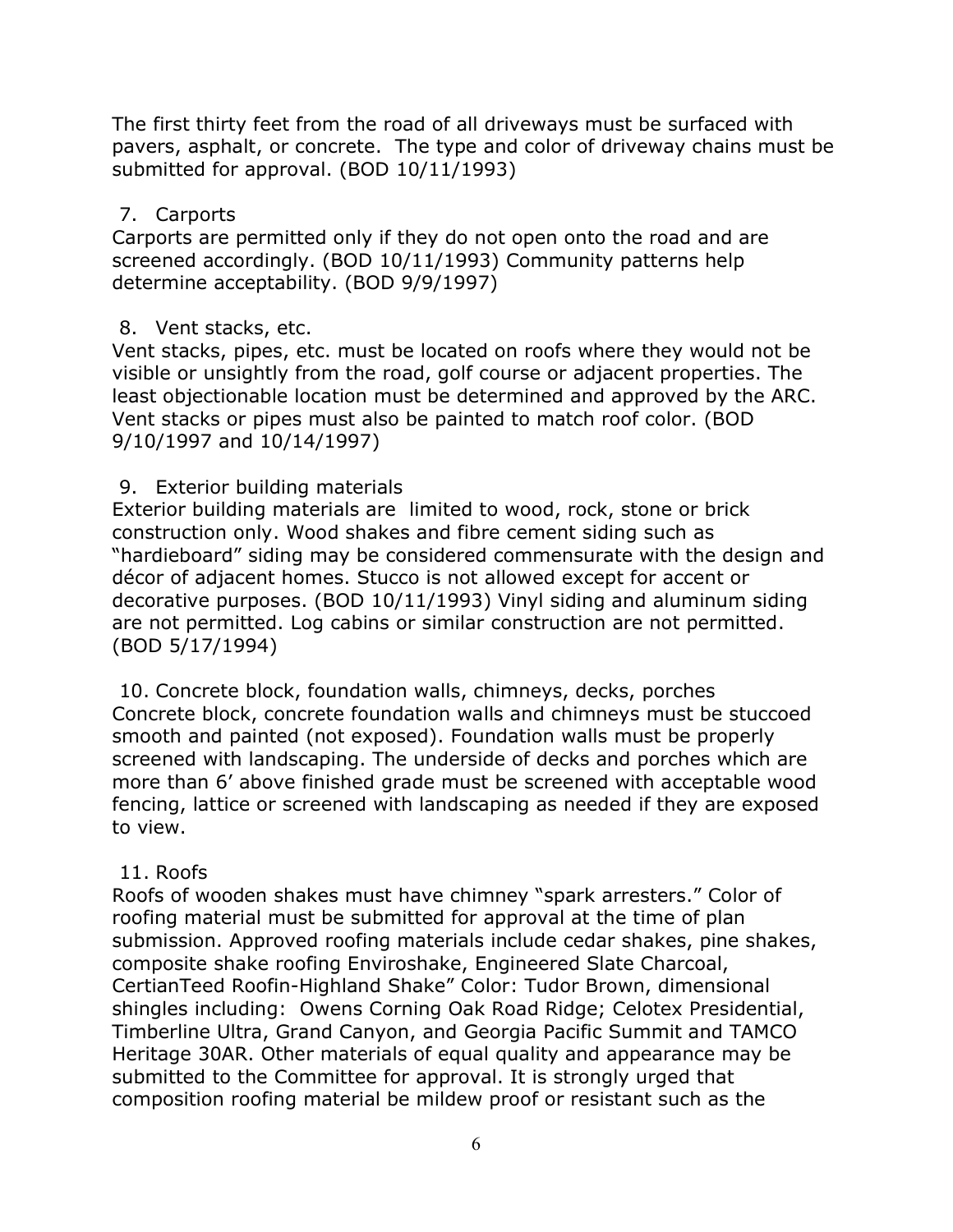TAMCO product. Installation of zinc strips may also inhibit mildew.

The ARC will consider metal roofs using the following guidelines: (05/14/1993)

 a). The roof shall be an architectural standing-seam type without exposed fasteners, with seams on 12" to 16" centers, depending on the length of run for each panel.

 b). The panels shall be either aluminum or steel. If they are steel, they shall have a "galvalum" treatment prior to finishing. The finish shall be a "Kynar 500" resin based coating.

 c). A roof sample and color sample must be submitted along with the application.

 d). A metal roof installation will be considered on a case-by-case basis with other critical factors such as adjoining property.

e). A licensed North Carolina contractor shall install a metal roof.

#### 12. Paint color

Color samples showing brand and color must be submitted for all exterior painting (BOD 9/9/1997), including repainting the same color. The HFCA office has a sample of all colors that are pre-approved. The use of white hues for trim is discouraged in our community due to the high humidity and prevalence of mildew. All exterior paint must be mildew inhibiting or mildew inhibitors must be added. (BOD 9/9/1997)

#### 13. Miscellaneous

No TV antennas are allowed. 18" Satellite dishes are permitted. The location of the dish will be at the discretion of the HFCA Manager. (BOD 9/22/1994) Exterior, above ground gas tanks, generators, air conditioning units, and heat pumps are permitted with prior approval of location and screening from road and golf course view by ARC. (BOD 5/17/1994)

#### 14. Port-a-John

Port-a-Johns MUST be inconspicuous, serviced weekly, and be at least 25' from the road, if the terrain allows.

#### 15. Job identification sign

After final approval from the ARC to begin construction, a job identification sign may be erected on the job site during construction. The sign must be 2  $\frac{1}{2}$ ' x 2  $\frac{1}{2}$ ', with the Contractor's name/architects name, and lot number.

#### 16. Contractor's compliance deposit

If the owner acts as contractor, the same requirements shall apply. Upon depletion of the contractor compliance deposit, the owner shall be responsible for any balance of fees or fines.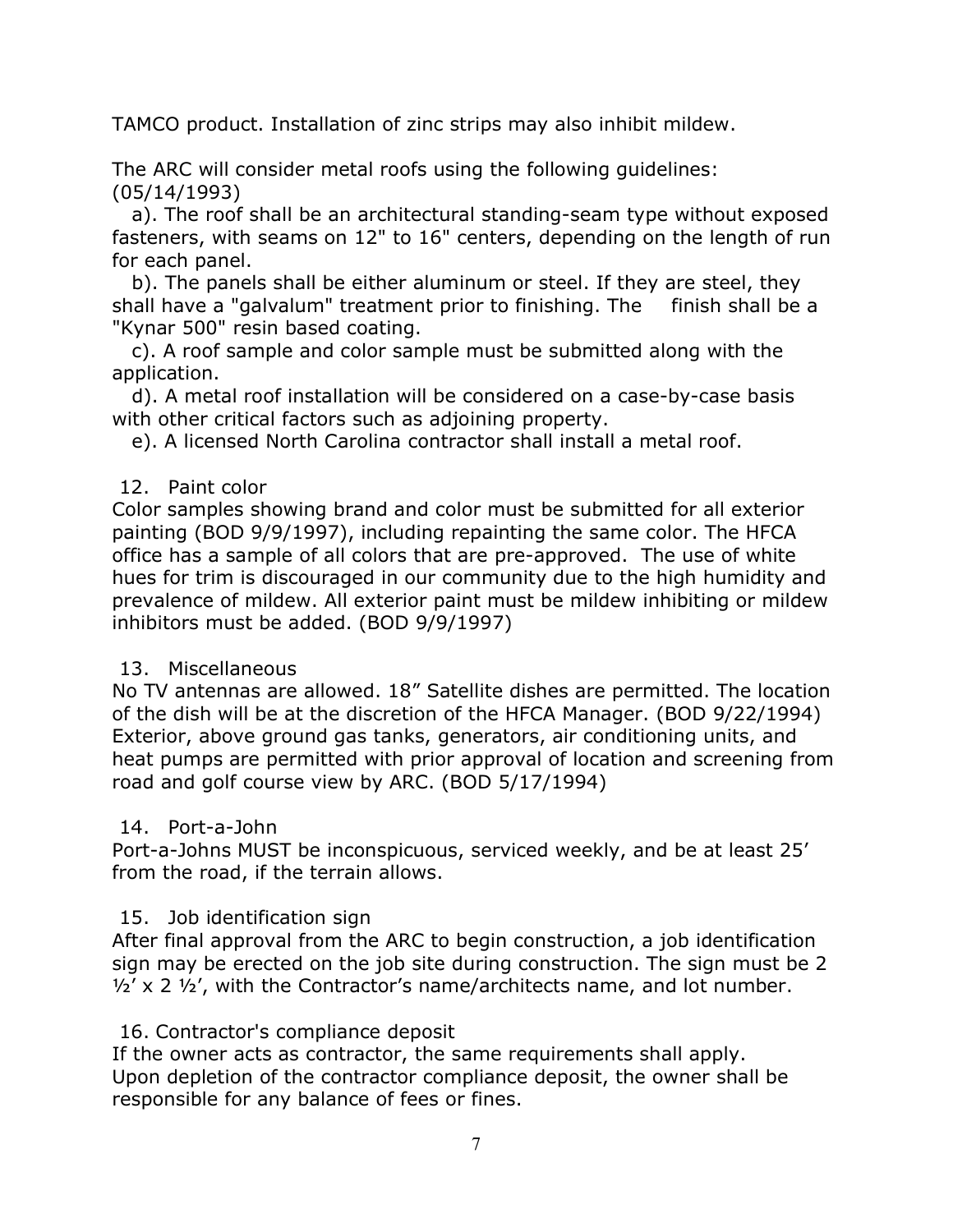It is recommended that the owner negotiate with the contractor as to who will be responsible for fees such as permit extensions and fines such as for inadequate erosion control.

#### 17. Extensions beyond the stated time limit

If a project is expected to take longer than the stated time limit for its type, the owner/contractor may submit a request for additional time without penalty as part of the application. The reasons for the extension must be included and the extension will be subject to ARC approval.

 An owner/contractor may request additional time without penalty during an approved project if there is good reason as solely determined and approved by ARC. (BOD July 2011)

#### 18. Certificate of compliance

An HFCA certificate of compliance must be requested by the contractor at the completion of new or remodeling construction. A certificate of compliance will not be issued until the structure is completed and the contractor has received the occupancy permit from the County Building Inspector. (BOD 10/11/1993) Repairs to damaged roads and roadside must be completed, construction finished according to approved plans, job site clean, ground cover established, driveway surfaced and landscaping plans approved prior to the issuance of this certificate. The ARC understands that paving is seasonal. (BOD 10/11/1993) The compliance deposit paid at the time of plan submission, less any fees and fines not collected and less any actual costs to the HFCA for repair of damage, will be refunded with interest (BOD 6/13/1995) at the rate earned by the HFCA Compliance Deposit Account and at the time of the issuance of the Certificate of Compliance.

19. Water supply T-connections from the main, water meters, and cut-off valves shall be owned and supplied by HFCA. (BOD 9/20/2010)

# D. Rules for Contractors and Workers.

1. Pursuant to the Highlands Falls Restrictive Covenants, no topographic or vegetation characteristics of the property shall be altered by removal, reduction, cutting, excavation or any other means without the prior written approval of the ARC. No trimming or removal of vegetation is allowed without an on-site inspection by the HFCA Manager and written approval by the ARC. (BOD 8/19/1999)

2. Failure to contact the ARC for permission could result in fines up to \$500.00 per incident.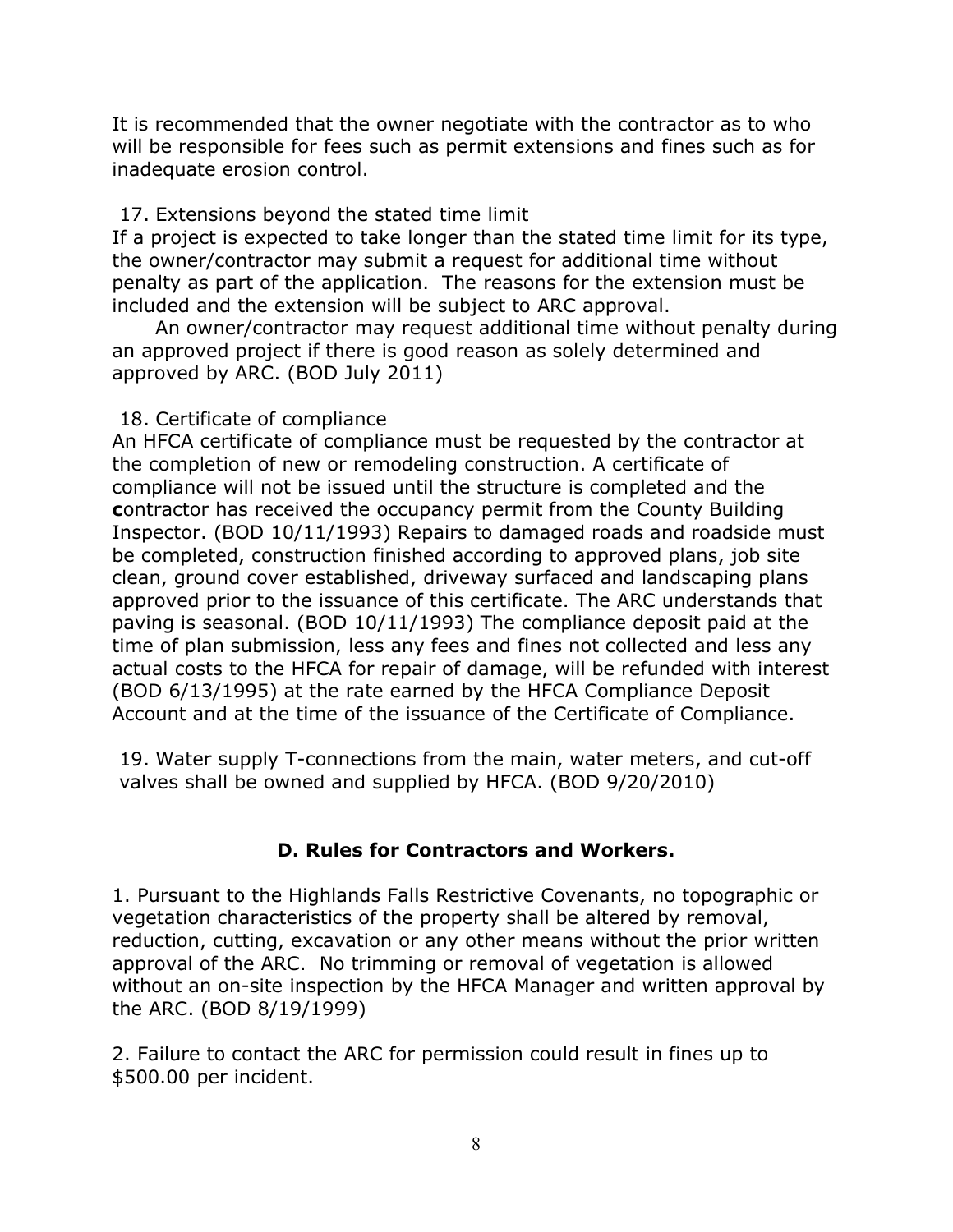#### 3. Vehicles and equipment

 a. Vehicles must observe the following speed limits: for all trucks, work vans, and equipment - 20 mph; for automobiles - 25 mph. The speed limit will be enforced and fines will be levied against the contractor's deposit. Workers are only authorized to travel directly to and from the job sites(s). The Contractor is responsible for the actions of his employees, subs and suppliers. All trucks must cover material or properly secure it for delivery to or removal from Highlands Falls Community. (BOD 07/30/1993)

 b. Workers' vehicles shall be parked off the road and on the job site whenever possible. Parking on road shoulders may be allowed with approval from the HFCA Manager; and, the contractor is responsible for repair of any damage as determined by HFCA. When there is insufficient parking available, contractor will provide transportation for the workers to and from the job site. Parking on roadside is not allowed overnight or after working hours. The Community Association assumes no responsibility for vehicles parked on the roads, roadside or job sites.

 c. Additional construction equipment and dump trucks must be parked off the roads and on the construction site at all times.

4. Any deliberate or negligent damage to the roads, roadside or any other property caused by a Contractor, his employees, sub-contractors or suppliers will be repaired at the Contractor's or property owner's expense. All repairs to HFCA property damaged during construction will be subject to approval of the ARC.

# 5. HIGHLANDS FALLS WORKING HOURS 8:00 AM – 6:00 PM MONDAY – FRIDAY SATURDAY UNTIL 4:00 SUNDAY – None (BOD 10/11/1993)

No construction or related activity permitted on Sunday or observed holidays. (BOD 6/13/1995) Observed holidays are New Year's Day, Memorial Day, Independence Day, Labor Day, Thanksgiving Day and Christmas Day. Construction personnel are not allowed on the property outside of these work hours except for emergency services as determined by security staff. (BOD 9/22/1994)

6. The contractor is responsible for all activity on the job site including, but not limited to, the following.

```
 a. Paint and other harmful material disposal (BOD 5/10/2010)
```
Discharge by any means of paint, paint residue, or any other harmful material into the HFCA sewer system is strictly forbidden. Such discharges interfere with the normal operation of the waste water treatment plant and can result in it becoming non-compliant with NC state regulations.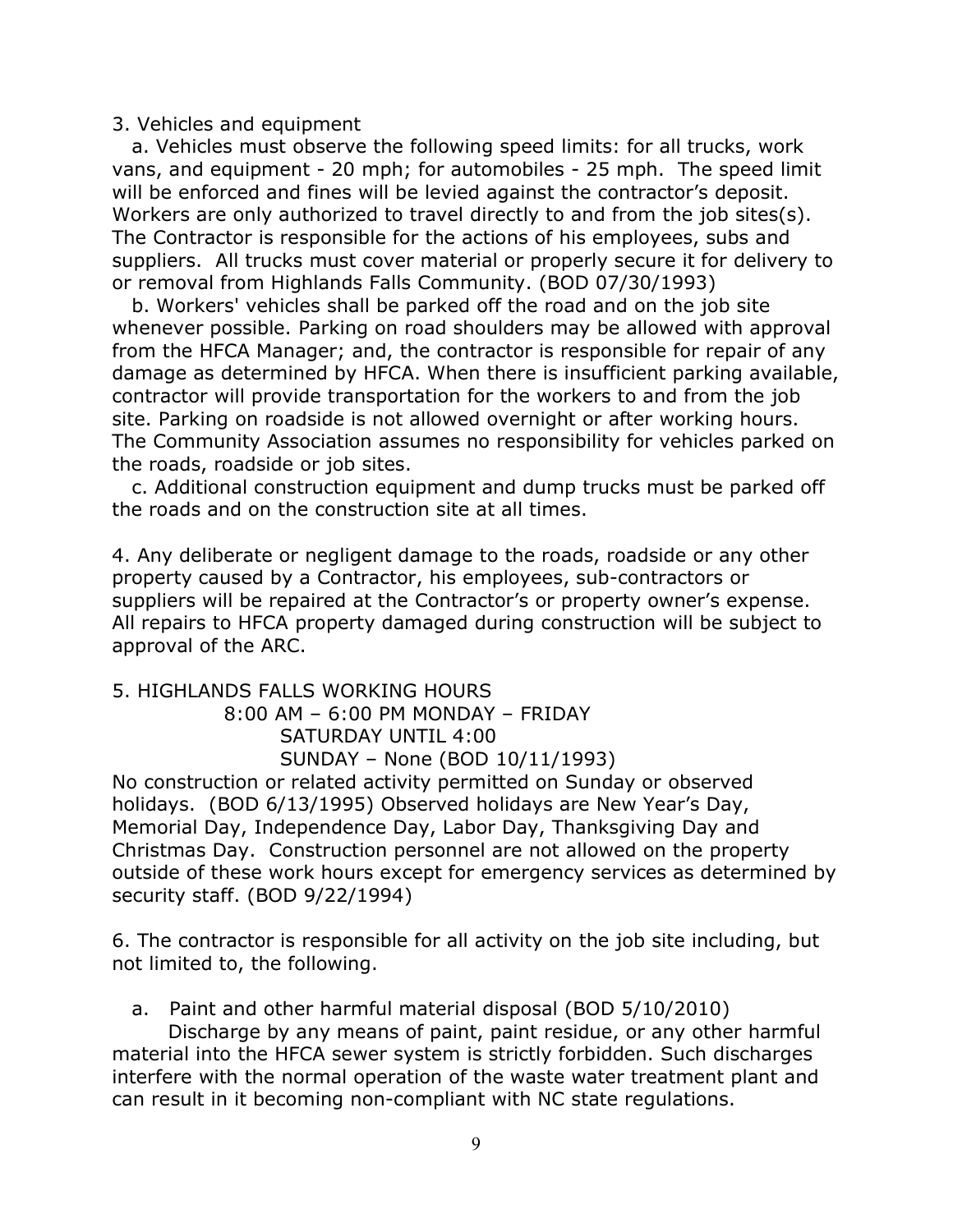Discharges into the system can be back-tracked to the location of the violator. Information regarding the discharge will be forwarded and the State may fine the violator up to \$10,000 for every day that the discharge causes the HFCA waste water treatment plant to be non-compliant. The information forwarded to the State will include the identity of the property owner of and the contractor who has a permit to perform work at the location where the violation occurred. Further, the owner and contractor shall reimburse HFCA for all expenses incurred because of the violation. These costs may include but are not limited to repairs to the waste water treatment plant, costs associated with bringing the waste water treatment plant back into compliance with State requirements, and any fines or fees assessed to HFCA by the State authorities.

 HFCA will fine any owner who disposes of paint, paint residue, and other harmful material into the waste water system. A contractor who violates the rule against discharge into the waste water system will be fined \$500.00 for the first violation and will be banned from further entrance into the Highlands Falls Community until such fine is paid in full. A second violation may cause the contractor to be permanently banned from doing work in the Highlands Falls Community.

 Additionally, should a property owner or contractor dispose of paint or other harmful substance by burial, dumping, or otherwise such that it enters the surface water, lakes or streams, of Highlands Falls Community and which results in action by a local or State regulatory agency, the property owner and/or contractor shall be held responsible for all costs of fines and/or remedial action imposed by the agency upon HFCA.

 b. The ARC insists on a clean job site at all times. Contractors must either provide adequate waste containers or remove trash and debris on a regular basis. The burying of debris is not permitted on construction site. (BOD 8/13/1998)

 c. ARC requires construction debris dumpsters on all new home sites, and may require them on remodeling sites. BOD (07/30/1993 and 9/19/1999)

 d. Loud noise, other than that associated with normal construction, is not allowed. Radios or music players of any type must have the volume turned down. Fines will be charged for loud music or noise.

 e. Excessive construction noise, such as jack hammering, will only be permitted for twelve (12) working days without prior permission. (BOD 3/14/2006)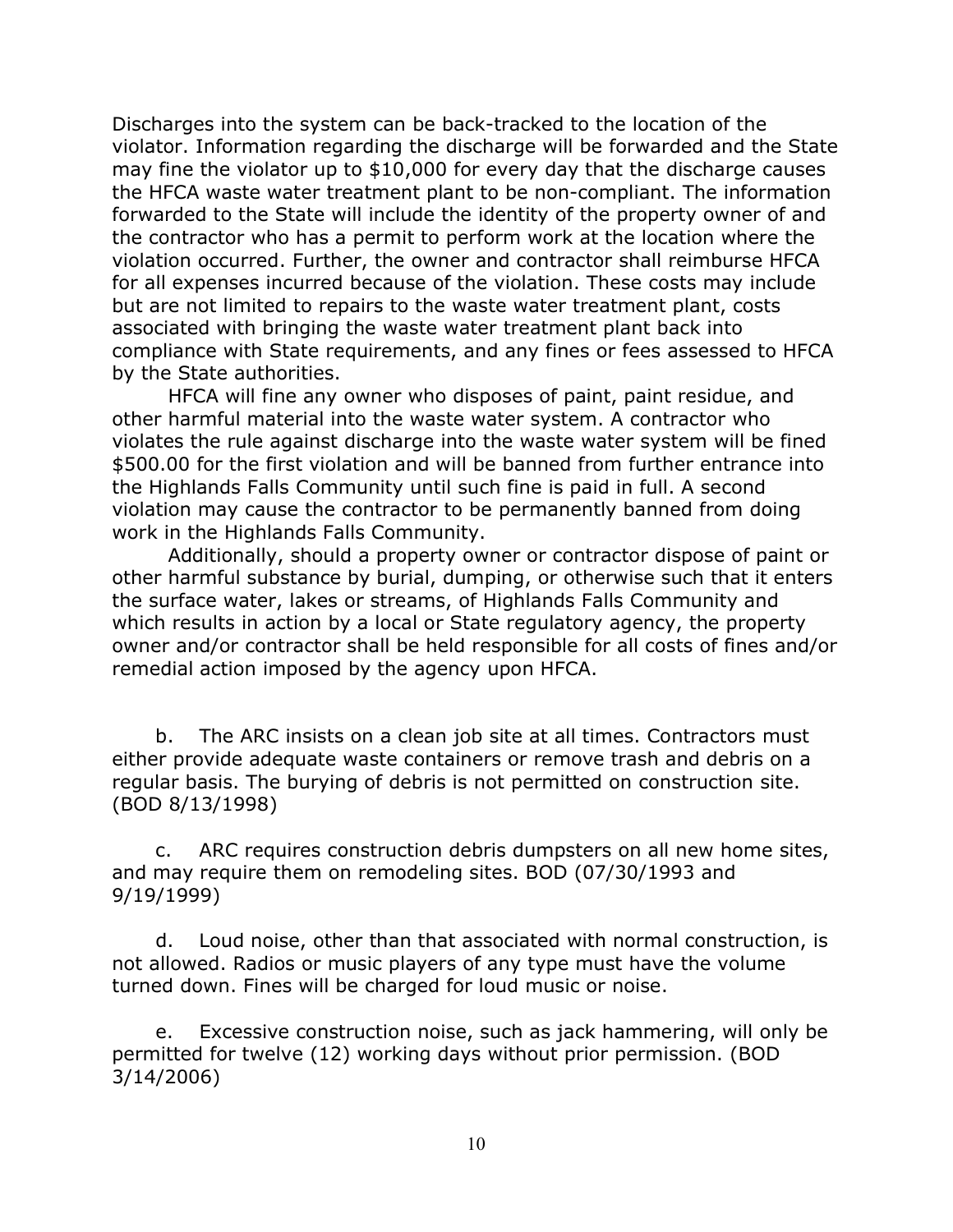f. Dogs and other animals are not allowed on job sites.

 g. Children under the age of twelve (12) are prohibited on all working job sites. (BOD 5/17/1994)

h. Open burning is not permitted. (BOD 1/2/2009)

 i. Blasting is only permitted by prior written permission from the ARC and then only if the proper safety precautions are observed (blasting mat, fill dirt, etc.) (BOD 6/14/1994) Blasting must be in accordance with all NC State laws. Proof of adequate insurance for each blasting job is required. The fine for blasting without ARC permission is per occurrence. Blasting permits are the responsibility of the General Contractor. The contractor is responsible for notifying HFCA at least one full business day (24 hours) prior to blasting. HFCA will notify homeowners of the anticipated blasting. (BOD 5/17/1994)

# E. Existing Homes and Other Structures

# 1. Maintenance

 a. Any change to the exterior of a home that will alter the appearance of the structure must be reviewed by the ARC. This includes standard maintenance items such as re-roofing, replacing a deck, and painting or repainting with the same color. This review insures that the actions are replacement only and meet HFCA criteria.

 b. Please review "Guidelines for All Construction" which includes sections on roofing materials, exterior building materials, paint color, etc. for criteria which must be met.

 c. The written application for maintenance must be submitted to the ARC and must include specifications of exterior colors and materials to be used.

d. A maintenance permit has a time limit of 3 months.

e. No fee is required.

 f. There will be a charge of \$250 for each full month that work continues beyond the 3 month time limit.

g. No contractor compliance deposit is required.

**2. Exterior remodeling** of a home must be approved in advance by the ARC.

 • Examples of remodeling are: adding square footage, changing the exterior façade by changing or adding doors or windows, installing new siding or rock facing, enclosing a porch, adding a golf cart shed or garage, adding dormers, or any other change in the exterior appearance.

• C. "Guidelines for All Construction" apply.

# a. Exterior remodeling within the existing footprint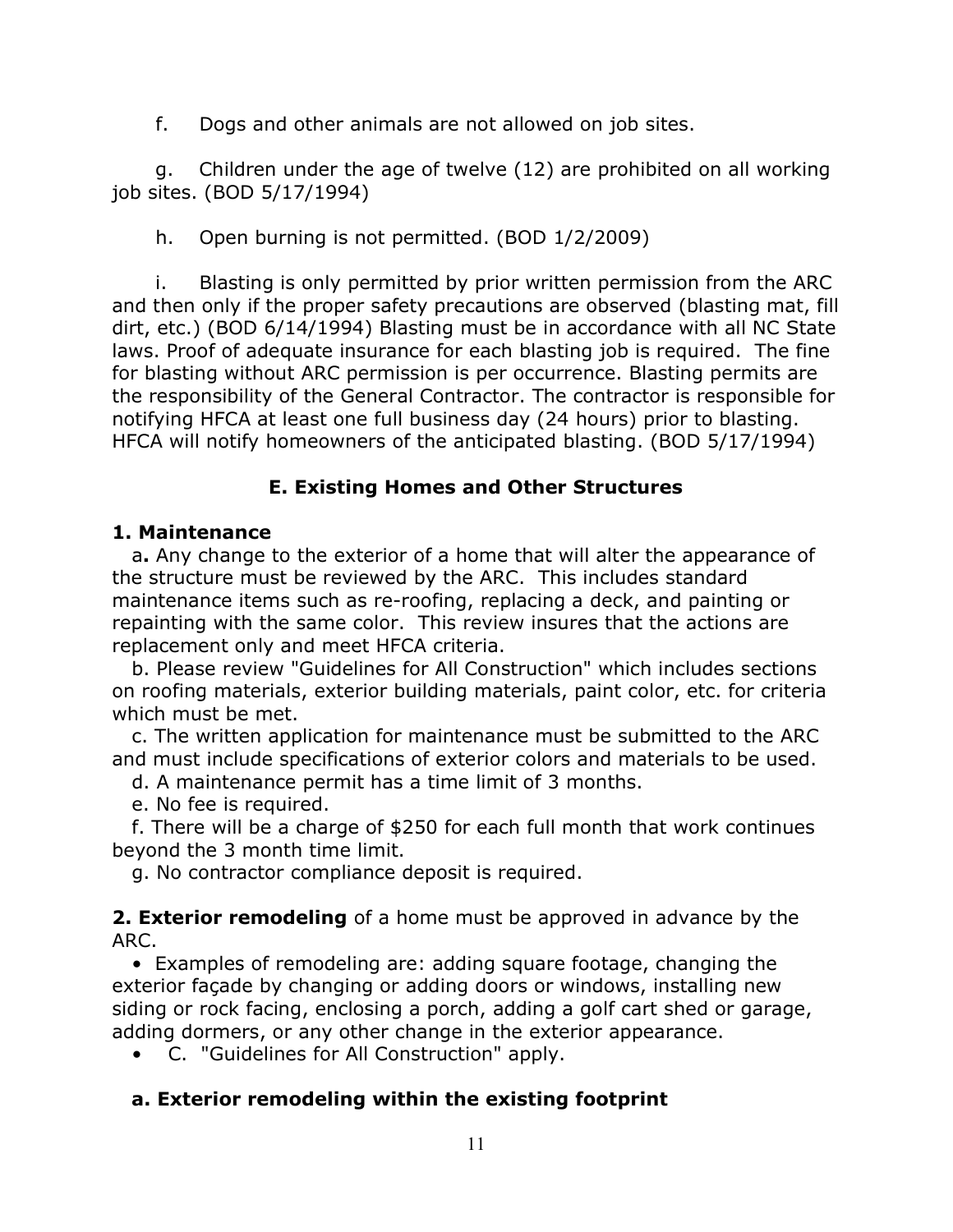1.) The written application for remodeling must be submitted to the ARC and must include a description of the changes and specifications of exterior colors and materials to be used.

 2.) A remodeling within existing footprint permit has a time limit of 3 months.

3.) The permit fee is \$250.

 4.) There will be a charge of \$250 for each full month that work continues beyond the 3 month time limit.

5.) The contractor's compliance deposit is \$1,000.

#### b. Remodeling/renovation with footprint expansion of less than 1,000 sq ft

1.) In its sole discretion ARC may apply any or all of the requirements contained within F. New Construction depending upon the scope of the project.

 2.) The written application for remodeling with footprint expansion must be submitted to the ARC and must include a description of the changes, detailed plans and specifications for structural attachment to the existing foundation, and specifications of exterior colors and materials to be used.

 3.) A remodeling with footprint expansion under 1,000 sq ft. permit has a time limit of 6 months.

 4.) The permit fee is \$500 plus \$2 per added heated or unheated sq foot and/or \$0.50 per added sq ft of decking (ARC 10/30/2003)

 5.) There will be a charge of \$500 for each full month that work continues beyond the 6 month time limit.

6.) The contractor's compliance deposit is \$1,500.

#### c. Extensive remodel/renovation with expansion of footprint over 1000 sq ft

 1.) In its sole discretion ARC may apply any or all of the requirements contained within F. New Construction depending upon the scope of the project.

 2.) The ARC should request a review of submitted plans and specifications by an architect or a consultation with an engineer of its choosing to insure that its criteria are being met and that the new structure will blend harmoniously within the Highlands Falls Country Club community. The consultation fee will be paid from the permit fee.

 3.) A remodeling with footprint expansion over 1,000 sq ft. permit has a time limit of 6 months.

 4.) The permit fee is \$500 plus \$2 per added heated or unheated sq foot and/or \$0.50 per added sq ft of decking (ARC 10/30/2003)

 5.) There will be a charge of \$500 for each full month that work continues beyond the 6 month time limit.

6.) The contractor's compliance deposit is \$3,000.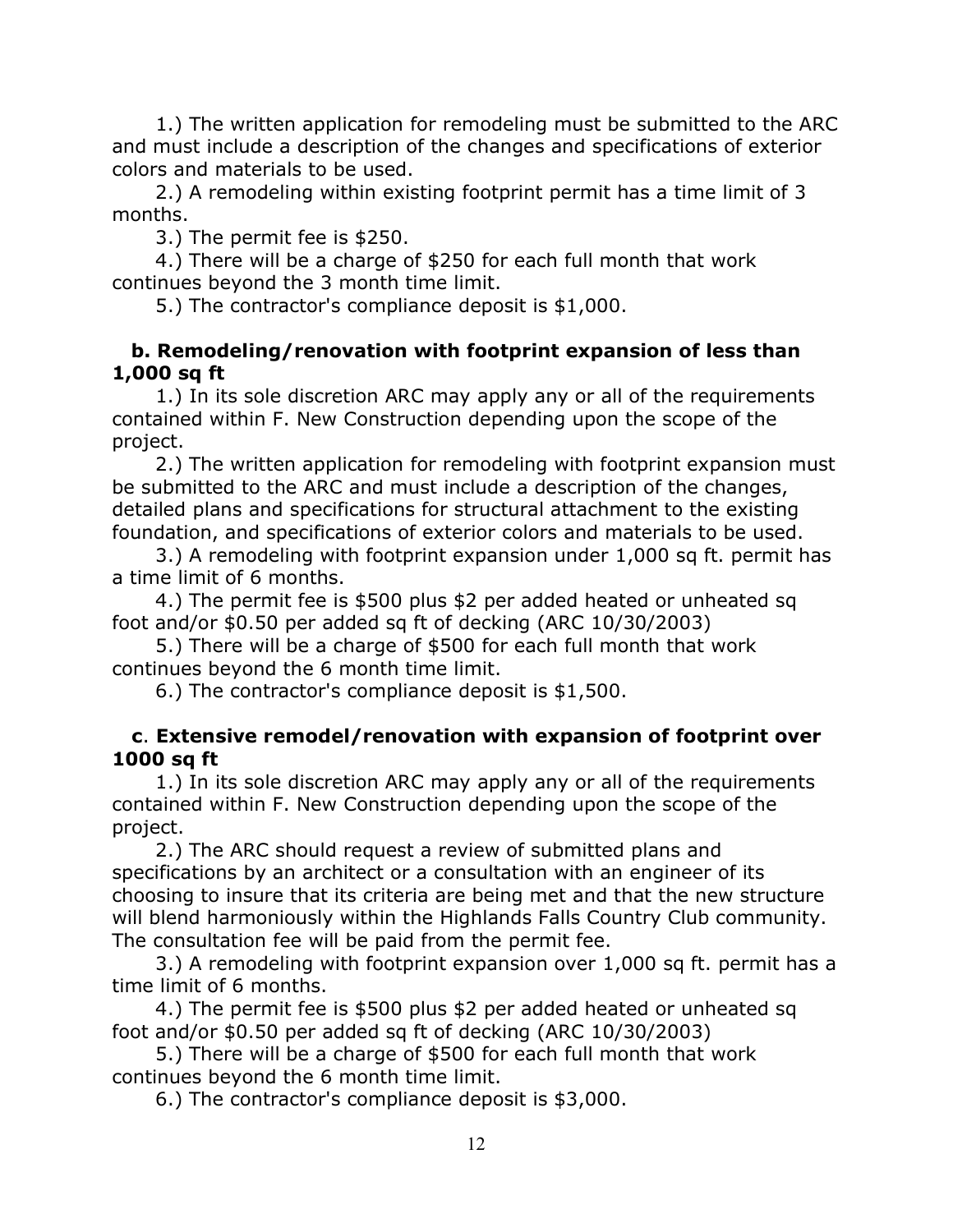#### d. Total rebuild/tear down and rebuild.

Activity in this category shall be treated as new construction and all rules, conditions, applications, etc. will apply. For an extensive remodel/total rebuild, fees shall be charged as new construction, with appropriate modifications as determined by the ARC.

# F. New Construction

# 1. Introduction

a. Highlands Falls property owners must satisfy all outstanding assessments, fines, and fees in-full prior to the submission of plans for new construction.

b. No construction or clearing may be started prior to the receipt of written approval of the ARC.

c. The Committee may require that the property owner return the property to its previous condition if any construction, site work or landscaping is not approved in writing. All costs involved shall be at the expense of the owner.

#### d. It is strongly urged that the owner and architect/landscape designer meet with representatives of the ARC early in the design process to avoid problems that might arise should the design not meet Highlands Falls criteria.

e. A construction application is not complete until preliminary plans have been submitted and a meeting between the owner, his/her contractor, ARC representatives, and the HFCA Manager with these plans as the subject has been concluded. Final ARC approval will require submission of plans which have received pertinent building authority approval. To avoid expensive changes due to failure to meet HFCA criteria, there should be no significant difference between the preliminary plans which have been reviewed with ARC and those which are submitted for building authority approval. (BOD 8/19/1999)

f. New construction submittals must be complete; a partial submission will not be processed and will not be held by the ARC until all items are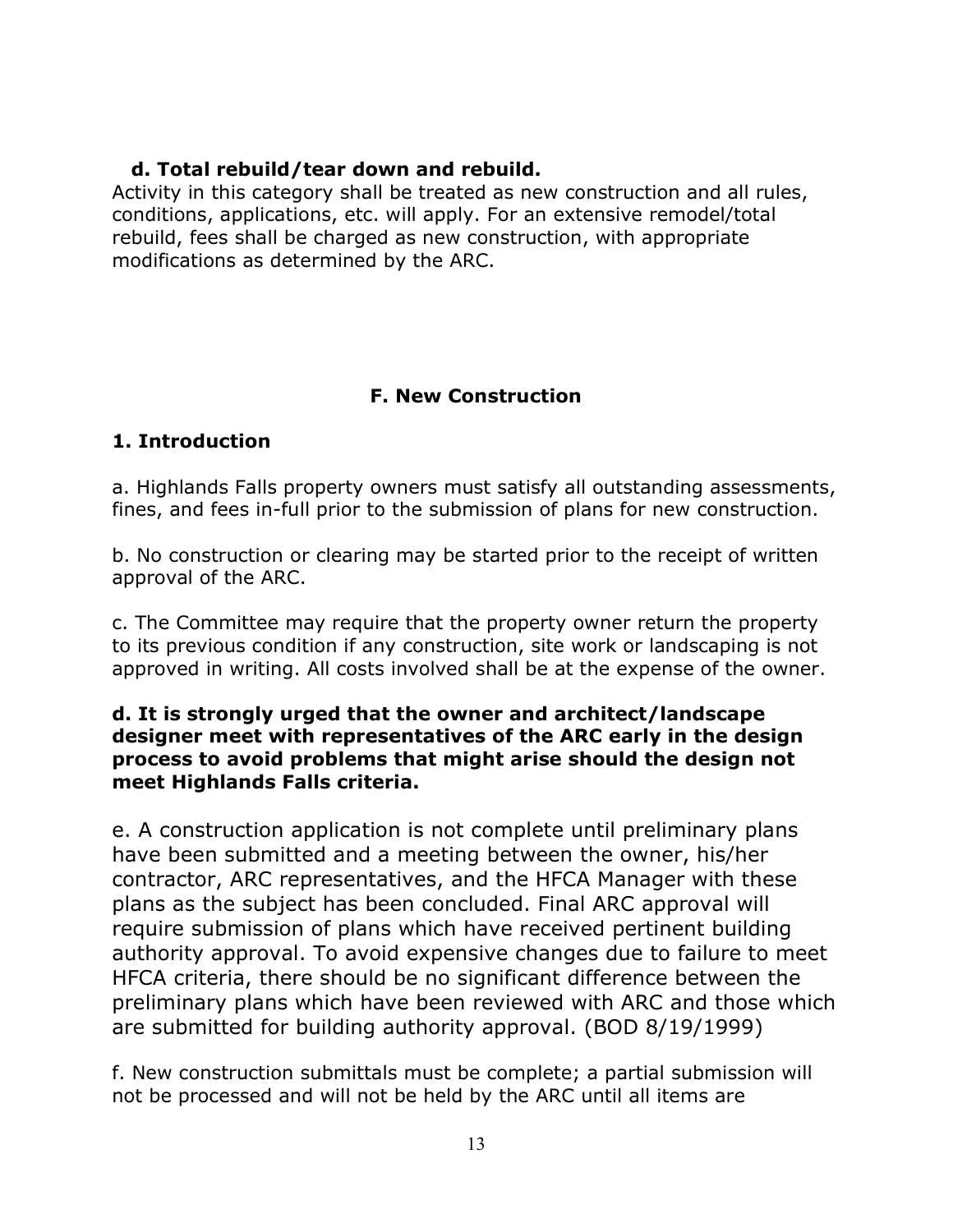submitted. All exterior changes from an approved plan must be submitted and approved by the ARC.

g. The ARC should request a review of submitted plans by an architect or a consultation with an engineer of its choosing to insure that its criteria are being met and that the new structure will blend harmoniously within the Highlands Falls Country Club community. The consultation fee will be paid from the plan submission fee.

h. The ARC may reject any plans it deems not complimentary with existing construction in the Highlands Falls Country Club community.

i. New construction must commence within ninety (90) days of approval of plans.(08/19/1993)

j. All exterior work on the structure, site work and landscaping to control erosion must be completed within twelve (12) months from the first day of construction. (09/04/1993) Failure to complete these requirements within twelve (12) months may result in fines up to \$500 a month.

k. Final completion, issuance of certificate of occupancy by the County, and issuance of certificate of compliance by HFCA must occur no later than eighteen (18) months from the start of construction. Failure to complete all work within this time shall result in a charge against the contractor compliance deposit of \$500 for each additional full month. (BOD 7/20/2009)

# 2. NEW CONSTRUCTION SUBMISSION REQUIREMENTS

a. Application for Approval must be fully completed. (BOD 8/13/1999)

 b. All applicable impact fees are payable to the Highlands Falls Community Association, Inc.

 c. A landscape compliance deposit of \$1,500 is required from the owner prior to final approval.

 d. A compliance deposit, paid by the Contractor with a separate check, is made payable to the HFCA Compliance Deposit Account. (BOD 7/12/1994) The compliance deposit (less any fines not collected and less any actual costs to the HFCA) will be refunded with interest at the rate earned in the HFCA Compliance Deposit Account when the Compliance Checklist is fully satisfied. (BOD 8/19/1999)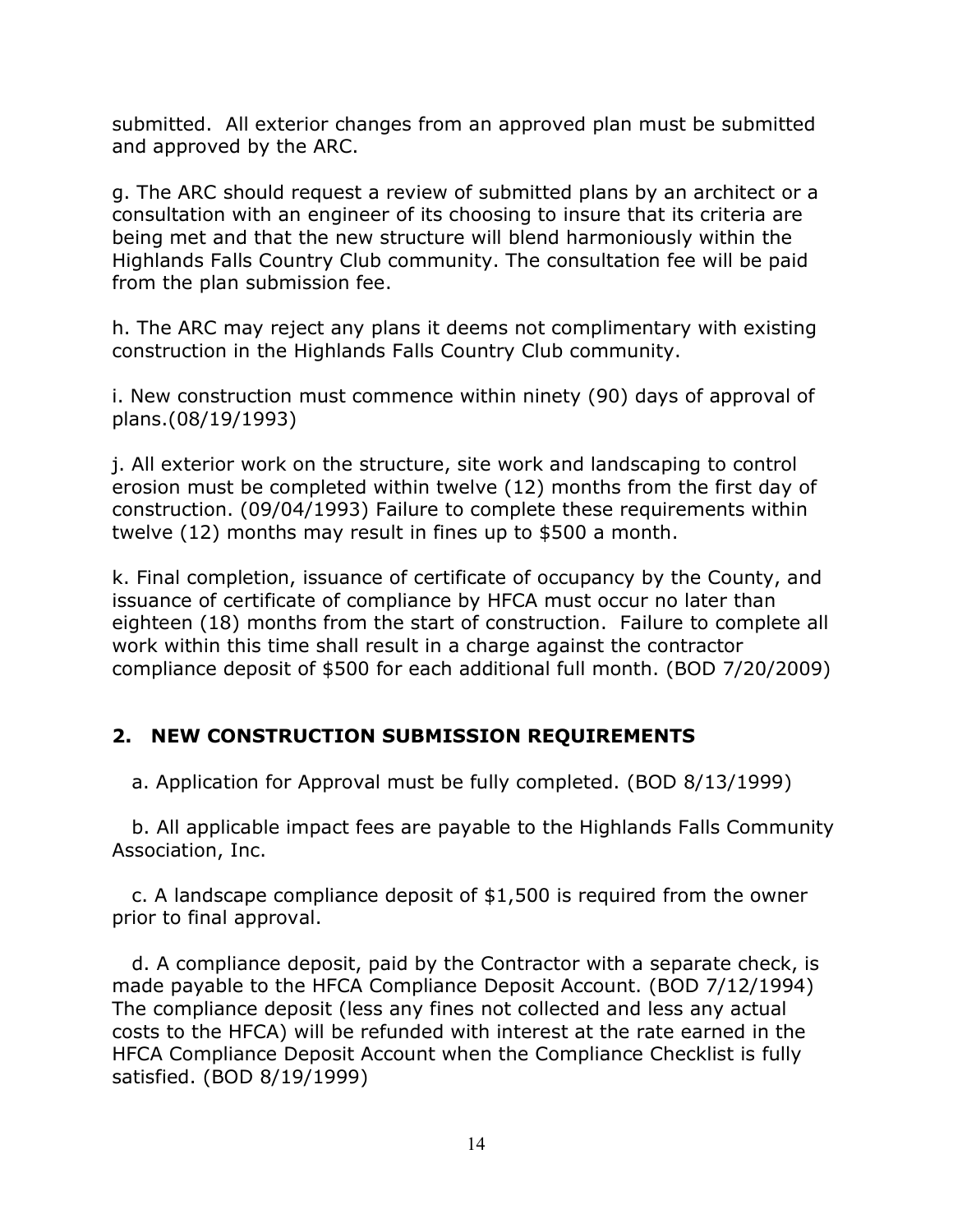- e. Topographical site plan drawn to scale and showing:
	- set-backs
	- surface run-off direction with arrows
	- grading and drainage
	- drainage piping as needed
	- erosion control measures (BOD 6/11/1996)
	- streams
	- all tree and vegetation removal
	- electrical, telephone, and cable service lines as applicable
	- water system as applicable:
		- o water connection at HFCA water service box
		- o water line
	- sewer system as applicable:
		- o gravity sewer line
		- o sewer tank, pump, line, check valves
		- o septic tank and field
	- house footprint
	- port-a-john location (BOD 8/13/1998)
	- sidewalks and driveway areas and their drainage
	- culvert and headwall if applicable
	- appurtenant structures as applicable:
		- o lampposts, columns, walls, signs, mailbox
		- o fences, retaining walls, parking area, rock columns
		- o in ground or screened gas tank
		- $\circ$  generator, A/C compressor(s), heat pump(s)
	- house location on adjacent lots (BOD 6/13/1995)
	- webbed fencing

 f. Two copies of the final plans and specifications that have been approved by the Macon or Jackson County building authority. These copies are to be of the plans which have been stamped by a North Carolina registered architect or certified by a North Carolina registered engineer. (BOD 08/18/1993) A NC Engineer's letter of certification will be acceptable, if reference is made to each page, specifically insuring structural integrity of the entire plans submitted. These plans must be drawn to scale and include exterior house elevations, sidewalks and drives.

The specifications must include:

- all exterior materials and exterior colors or provide samples if not on pre-approved list
- type and color of roofing materials or provide samples if not on pre-approved list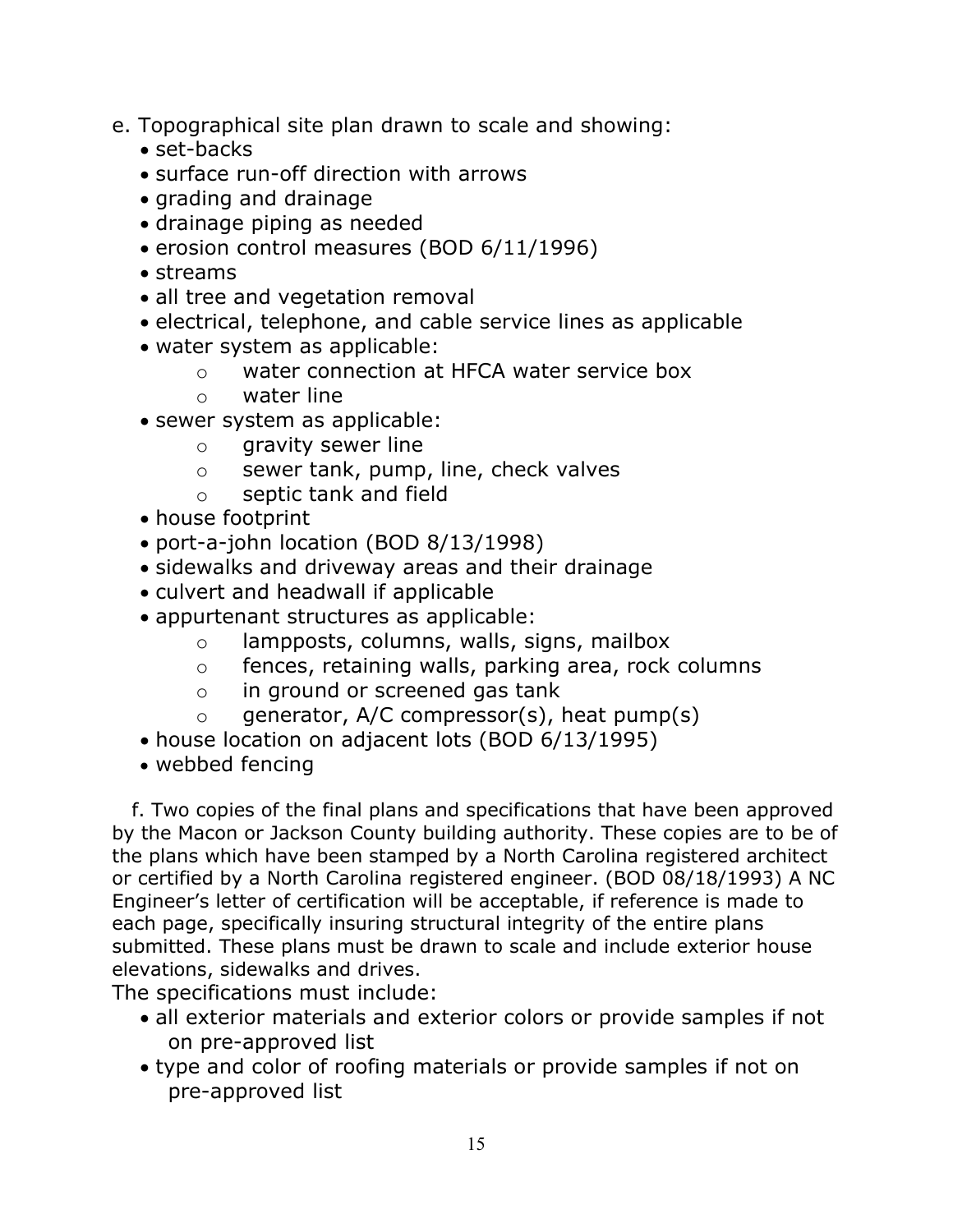- all specifications for the sewer system as applicable:
	- pressure sewer system shall require:
	- **E** check valve
	- $\blacksquare$  line of 2" pvc schedule 40 OR if on Spruce Lane, 1  $\frac{1}{4}$ " pipe to the tap and E-1 Pump required.
	- **F** minimum 2 horsepower lift station pump
	- **minimum 500 gallon lift station tank**
- design and materials as applicable for:
	- **Fences**
	- walls
	- **I** lampposts
- size and, if applicable, screening for gas tank

 g. A copy of the Contractor's Certificate of Insurance naming Highlands Falls Community Association as additional insured. The Contractor must carry public liability, bodily injury and property damage insurance with minimum limits of \$500,000 per accident with \$1,000,000 aggregate as well as auto and truck, public liability, bodily injury and property damage insurance with a minimum combined single limit of \$500,000.

 h. Copy of Builder's NC Contractor's License – Intermediate level or above Contractor's license is required for the entire duration of new construction. (BOD 07/30/1993)

 i. A landscape plan must be submitted prior to completion of the structure. Landscaping must be finished within eight (8) months of the certificate of occupancy.

#### 3. NEW CONSTRUCTION CRITERIA WHICH MUST BE MET

a. C. "Guidelines for All Construction" apply.

 b. Driveway must be roughed-in prior to start of construction with necessary silt fences. To prevent mud and dirt being tracked onto roads, the first part of all construction driveways must be covered with 2" to 3" stone, 4" deep for the length determined by the HFCA Manager. (BOD 9/9/1997)

 c. A new home shall be no less than 1,500 square feet on the main floor (enclosed heated space – excluding porches, decks, garages, attics or other auxiliary spaces).

 d. The Community Association must locate water and sewer connections before construction begins. Each house must have its own water cut-off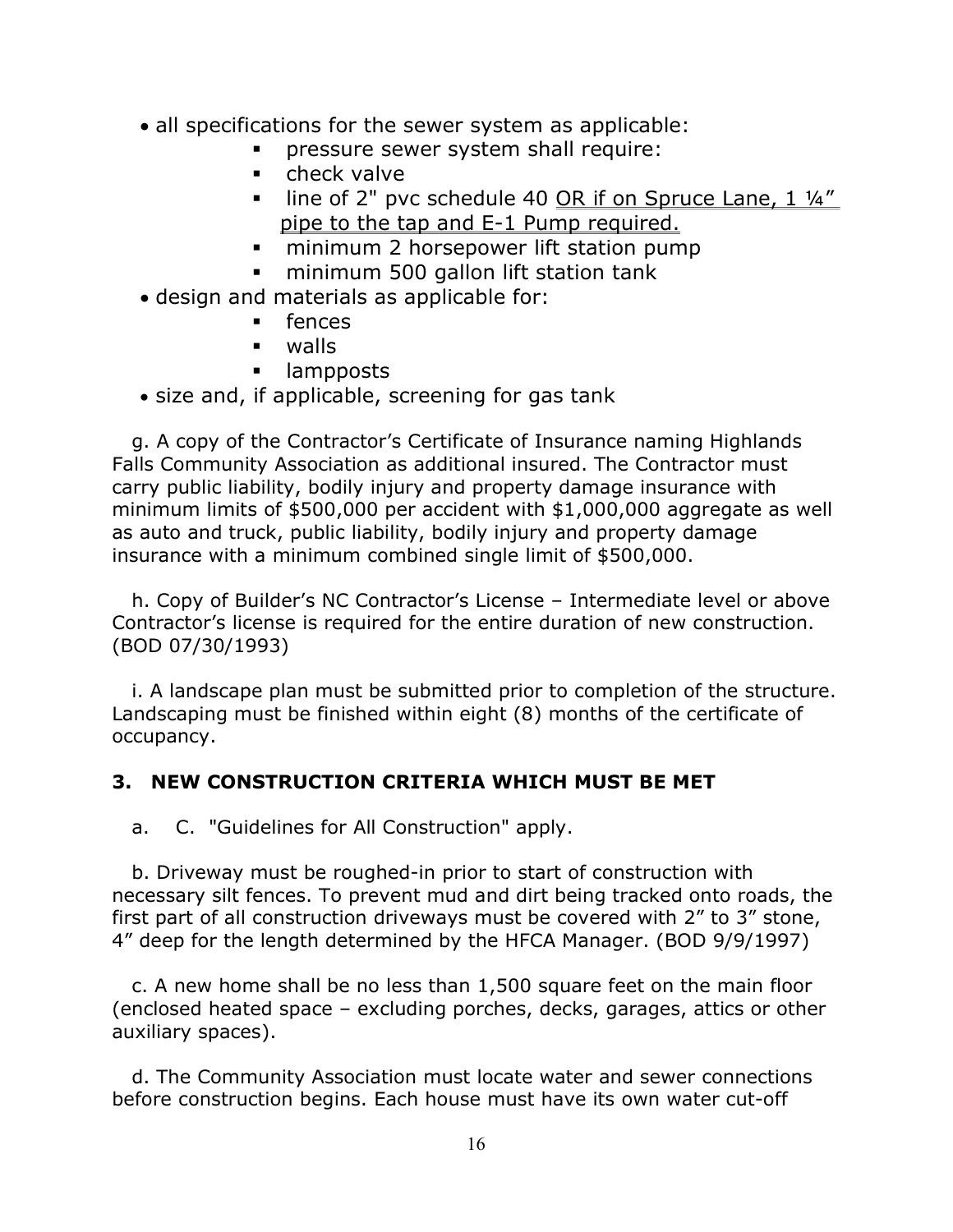valve at both the valve box and adjacent to the home (ball valve next to house) that are accessible to HFCA Maintenance staff (BOD 7/12/1994). A pressure reducing valve must also be installed inside. The sewer line shall include a check valve, a gate valve (BOD 7/12/1994), and a 2-horsepower 500-gallon lift station with a 2" line. For gravity feed sewer, there shall be a 4" line with a clean-out as per code. All connections are the responsibility of the contractor and, ultimately, the owner. A pressure sewer system shall include a check valve, line of two (2) inch pvc schedule forty (40), minimum two (2) horsepower lift station pump, and minimum five hundred (500) gallon lift station tank. (BOD 5/10/2010)

 e. The first thirty feet from the road of Driveway must be surfaced with asphalt, concrete, or pavers.

f. All plans must include either a garage or a carport.

 g. Culverts shall be 15" or larger in diameter with a headwall on the upper side. HFCA recommends the use of plastic, PVC-type, rather than galvanized culverts. (BOD 9/20/2010)

 h. Interior: shower head and faucets must be low flow or contain water restrictors; toilets must be low flush.

 i. Elevations, driveways, etc. must be planned to ensure that there is proper drainage run-off into the existing drainage system, taking care not to dump water onto adjoining property or roads. (BOD 10/11/1993) If driveways are downhill to the road, an across drive water trap of concrete with steel grate must be installed.

 j. A freeze proof valve for the temporary standpipe must be installed according to Highlands Falls' standards. Failure to comply may cause breakage and a major loss of water to our system and other homes and will result in a fine. The cost of water loss and repairs will be charged against the compliance deposit. Copies of the required installation specifications are available at the HFCA office.

 k. New construction must commence within ninety (90) days of approval of plans. The exterior structure, site work and landscaping to control erosion must be completed within twelve (12) months from the first day of construction. Failure to complete the exterior structure and site work and landscaping for erosion control within twelve (12) months shall result in a charge against the contractor compliance deposit of \$500 for each additional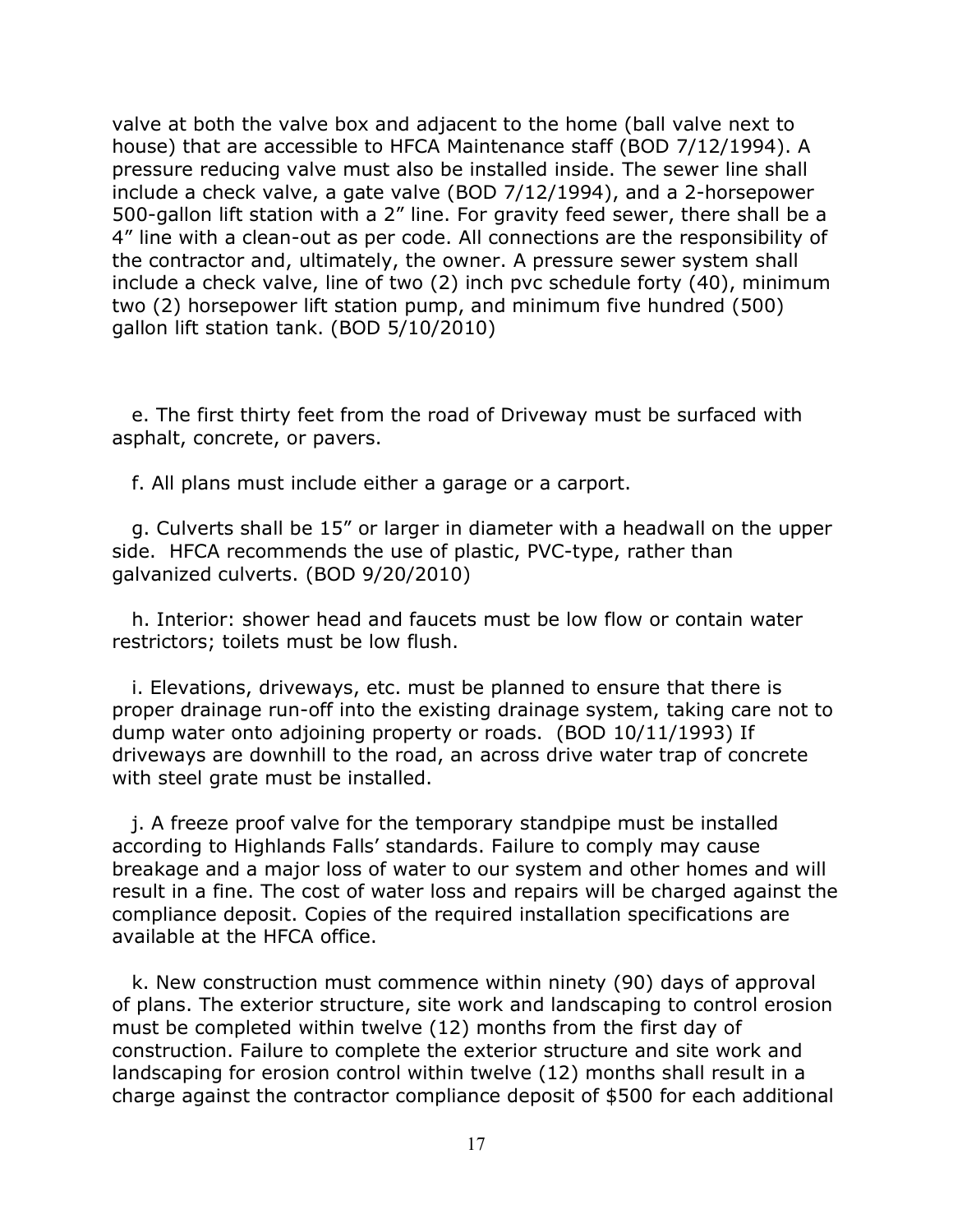full month.

Final completion, issuance of certificate of occupancy by the County, and issuance of certificate of completion by HFCA must occur no later than eighteen (18) months from the start of construction. Failure to complete all work within this time shall result in a charge against the contractor compliance deposit of \$500 for each additional full month. Upon depletion of the contractor compliance deposit the owner shall be responsible for any balance of charges or fines. (BOD 7/20/2009)

 l. Landscaping must conform to the Landscaping Guidelines. Permanent sprinkler systems supplied by the community water system are not permitted. (BOD 10/11/1993)

 m. Polybutylene may not be used for the entrance supply line. (BOD 10/14/1997)

 n. If blasting and/or drilling is anticipated, HFCA shall be notified during the preliminary plans meeting or as soon as possible thereafter.

 o. Webbed fencing must be placed ten (10) feet from the house footprint on three sides excluding the drive/parking area side. No construction activity will take place outside the enclosed area thereby limiting damage to the natural vegetation. (BOD 8/13/1998)

In addition to the above, the ARC strongly recommends that architects and builders/designers submit plans which:

 use copper for exposed flashing (BOD 9/9/1997 and 10/14/1997) use steel support rather than wood when decks are over 16 feet in height.

# 4. NEW CONSTRUCTION FEE STRUCTURE

Plan Submission \$1,500.00 Road Impact fee\* \$3 per sq. foot Water Impact \$2,000.00 Wastewater Impact \$2,000.00 (BOD 07/30/1993) Contractor Compliance Deposit \$2 per heated square foot (\$4,000.00 minimum) (BOD 8/13/1998)

Landscaping Deposit  $$1,500.00$  (BOD 8/27/2002)

\*The road impact fee of \$3 per sq. foot is applicable to the first 100 loads of concrete, fill dirt or retaining materials. Additionally, for construction that requires above-average concrete foundation work, extra fill dirt, gravel or retaining materials, a fee of \$100 for every load over 100 will be charged,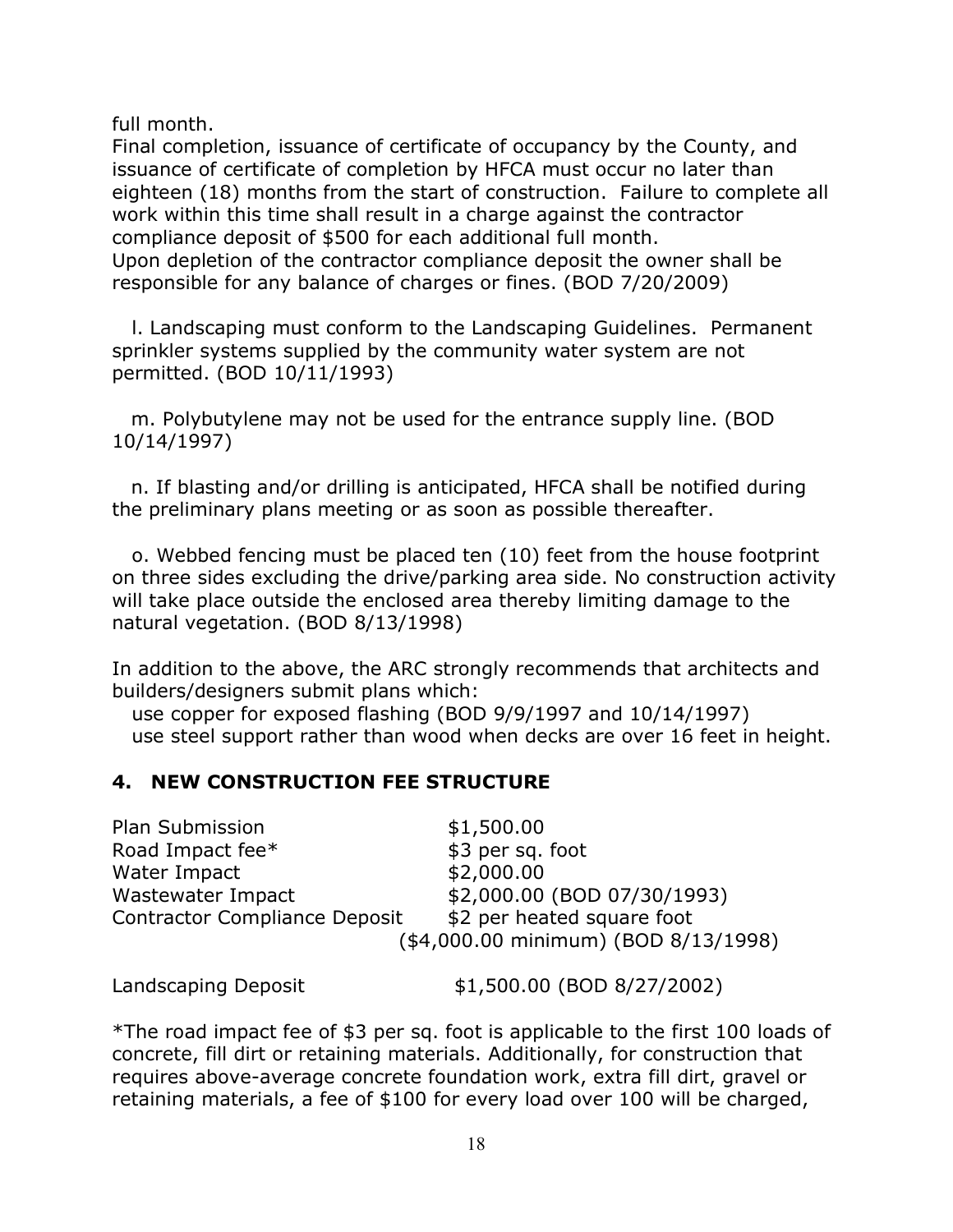not to exceed \$15,000. All new construction fees must be paid at the time of application submission, including the truck fees as estimated at the time of plan submission. (After first sentence BOD 9/11/2006)

# APPENDIX 1

# Landscape Guidelines Appendix

Suggestions to homeowners for the preservation of nature's balance and biodiversity of the Highlands Plateau.

1. Learn what natural features and plants exist on your property. Large trees, rock outcrops and patches of wildflowers are valuable and irreplaceable landscape features. Community resources are available to help you with plant identification.

2. If you are building a home, involve your architect and landscape architect early in the process and let them help you blend your home into the natural contours of the land.

• For water conservation:

 (1) landscape plans should consist of vegetation that normally requires only natural rainfall.

(2) flowers should not require an inordinate amount of water.

 (3) installation of gutters and downspouts is encouraged. It is recommended that underground plastic pipes be connected to all downspouts to direct water to planting areas and sized properly with surge stone at the termination point to control erosion.

• Designate areas to be left natural. Require your contractor to provide construction barriers for protection of undeveloped areas of your property.

• Think before you cut! Clearly mark trees and shrubs to be removed.

- Preserve all other trees and the under story growth for wildlife habitat.
- Eliminate unnecessary removal of trees and shrubs.
- Stockpile topsoil for future use where it will not be compacted.

• Avoid unnecessary soil compaction and damage to trees from heavy equipment by limiting access paths on and off the construction site.

3. After construction is completed:

• Stabilize disturbed areas to prevent erosion. Maintain silt fences until